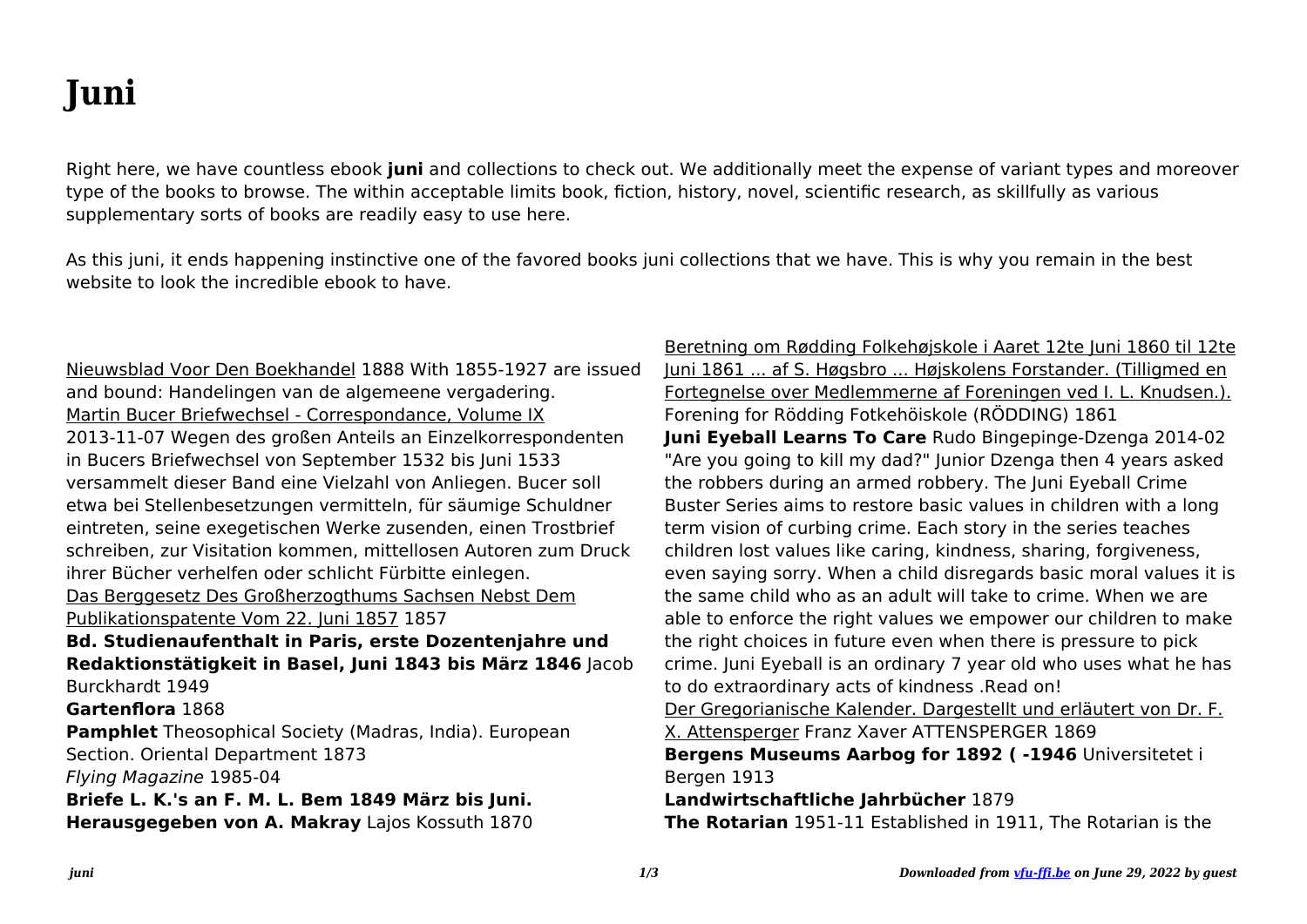official magazine of Rotary International and is circulated worldwide. Each issue contains feature articles, columns, and departments about, or of interest to, Rotarians. Seventeen Nobel Prize winners and 19 Pulitzer Prize winners – from Mahatma Ghandi to Kurt Vonnegut Jr. – have written for the magazine. The Rotarian 1955-02 Established in 1911, The Rotarian is the official magazine of Rotary International and is circulated worldwide. Each issue contains feature articles, columns, and departments about, or of interest to, Rotarians. Seventeen Nobel Prize winners and 19 Pulitzer Prize winners – from Mahatma Ghandi to Kurt Vonnegut Jr. – have written for the magazine. **The Rotarian** 1944-10 Established in 1911, The Rotarian is the official magazine of Rotary International and is circulated worldwide. Each issue contains feature articles, columns, and departments about, or of interest to, Rotarians. Seventeen Nobel Prize winners and 19 Pulitzer Prize winners – from Mahatma Ghandi to Kurt Vonnegut Jr. – have written for the magazine.

**Ergebnisse der Volks- und Berufszählung am 6. Juni 1961: Anstaltsbevölkerung** Statistisches Landesamt Baden-Württemberg 1964

**Die Eidgenössischen Abschiede** Switzerland 1873 Switzerland 1967

**Veröffentlichungen Des Reichsgesundheitsamts** Germany. Reichsgesundheitsamt 1890

Copernicus 1882

**Comet Catalogue** Andrew Claude De la Cherois Crommelin 1894 Achter Internationaler Kongress für Lebensversicherungsmedizin, Luzern, 15.-19. Juni 1964 H. R. Stettbacher 1965

Report of the Annual Convention Augustana Evangelical Lutheran Church 1873

**Folke-Bevægelsen i 1865 for Opretholdelsen af Grundloven af 5te Juni 1849 i sammes oprindelige Skikkelse og Omfang** Daniel Eiler RUGAARD 1865

Bulletin [English Ed] [New Series] International Railway Congress

Association 1957

Proceedings of the Annual Convention United States Brewers Foundation 1886

**Protestantische Freunde in Eisleben 10. und 11. Juni 1845** Johann Jacob Marcus Leberecht UHLICH 1845

**Das englische Einkommensteuer-Gesetz vom 22 Juni 1842 aus dem Original-Texte übersetzt, und mit einer Sammlung der seit dem Jahre 1848 in den deutschen Bundestaaten erschienenen Einkommensteuer-Gesetze herausgegeben**

**von Fr. A. V. L.** England 1853

**6 Juni** Sweden. Nationaldagsutredningen 1994

Die Bevölkerungsbewegung Im Lande Nordrhein-Westfalen Von September 1939-Juni 1496 Rheinisch-Westfälisches Institut für Wirtschaftsforschung Essen 1946

Zur Feier des dritten Jubelfestes der Augsburgischen Confession am 25. Juni 1830, für Hamburg Friedrich Gottlieb ZIMMERMANN 1830

Robert Ryman, 15. Juni-10. August 1980, InK. Halle Für Internationale Neue Kunst, Zürich Robert Ryman 1980 Das allgemeine deutsche Handelsgesetzbuch nebst dem preussischen Einführungsgesetze von 24. Juni 1861 und der Instruktion vom 12. Dezember 1861 ... Aus den Quellen erläutert von A. Makower und S. Meyer Germany 1862

**Astronomische Nachrichten** 1877

Beretning om Rødding Folkehøjskole i Aaret Juni 1862 til Juni 1863. ... af L. Schroder ... Højskolens Forstander. (Tilligmed en Fortegnelse over Medlemmerne af Foreningen ved H. Nutzhorn.). Forening for Rödding Fotkehöiskole (RÖDDING) 1863 **Schmidt's Jahrbuecher** 1867

**Host Bibliographic Record for Boundwith Item Barcode 30112088763310 and Others** 1904

**Festschrift Zur Säcularfeier Der Königlichen Landwirthschafts-Gesellschaft Zu Celle Am 4. Juni 1864** 1864